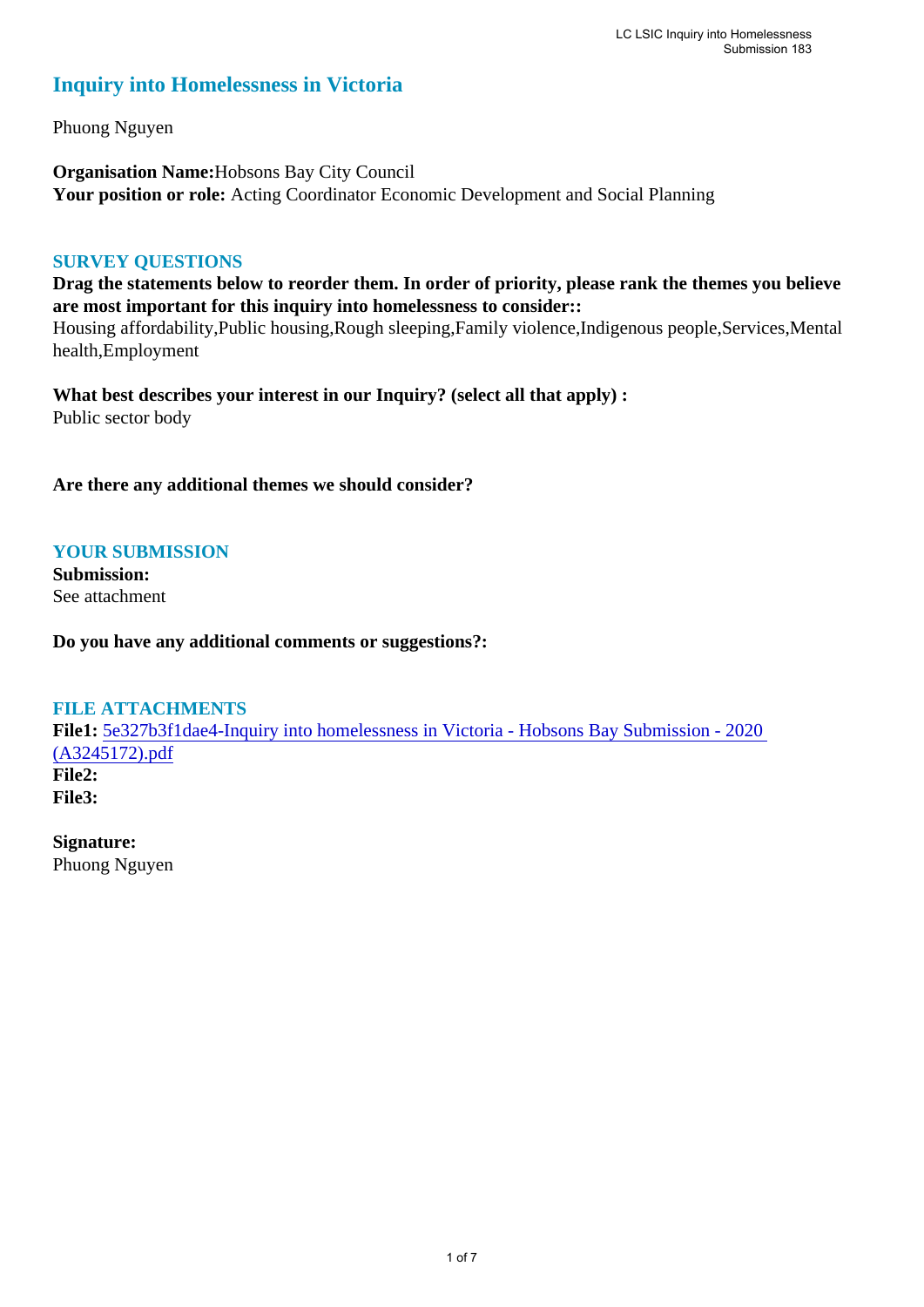

30 January 2020

Fiona Patten Chair of Legislative Council Legal and Social Issues **Committee** E: homelessnessinquiry@parliament.vic.gov.au

**Ask for:** Melanie O'Neil **Phone:** 9932 1103 **Our Ref:** A3245172

Dear Fiona,

#### **Inquiry into Homelessness in Victoria**

Hobsons Bay City Council welcomes the opportunity to provide a response to the terms of reference for the Inquiry into Homelessness in Victoria. Council recognises the growing issue of homelessness across Victoria, and seeks to contextualise the scale and nature of homelessness in Hobsons Bay and the Western Metropolitan Region.

Homelessness in Victoria is a housing system issue resulting from growing housing prices, and a limited supply of affordable housing. While Hobsons Bay once provided relatively affordable housing opportunities, due to rising house prices and rents there is a growing shortage of affordable and appropriate housing in Hobsons Bay. This means households on low incomes have very limited housing choice or they may no longer be able to afford to live in the municipality. Affordable housing for those on low income may be substandard, insecure in tenure and isolated from services and infrastructure. In some cases, low income residents are at risk of, or are, experiencing homelessness.

Please find attached our submission, which recommends that State Government:

- take a leadership role to improve data standards and collection to ensure a unified and meaningful approach across local government to understand the level of homelessness and account for transit populations
- consider the introduction of mandatory planning mechanisms for affordable housing in Victoria
- increase the supply of public housing across Victoria to prevent the onset of homelessness and to allow those people experiencing homelessness to exit the cycle
- ensure new public housing is appropriate for emerging risk groups
- actively manage surplus land and prioritise its use for public and social housing.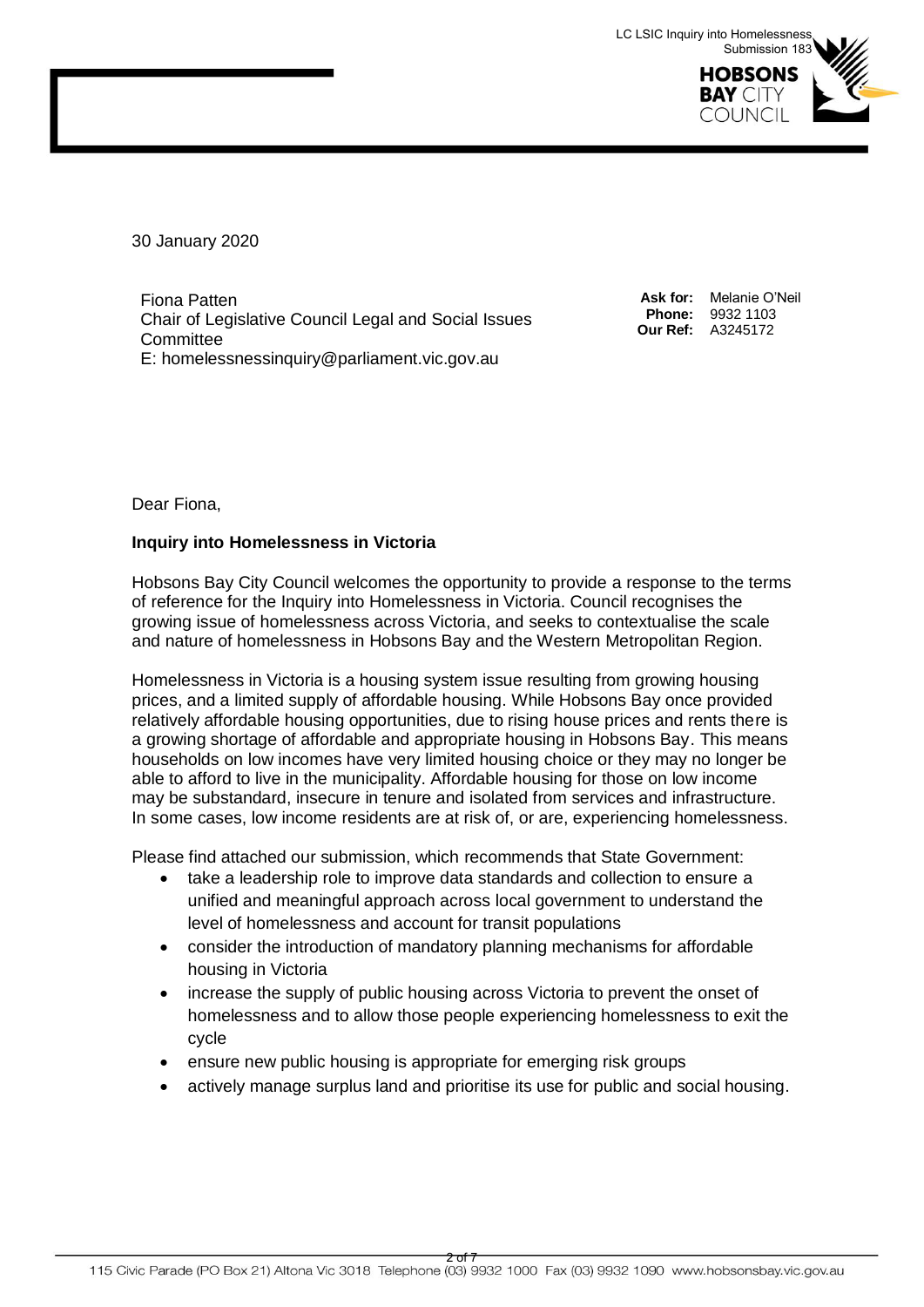We look forward to the outcome of this inquiry, and ongoing opportunities to be involved. For further information please contact the Melanie O'Neil, Senior Social Planning and Policy Officer, 9932 1103.

Regards,



Penelope Winslade **Director Sustainable Communities**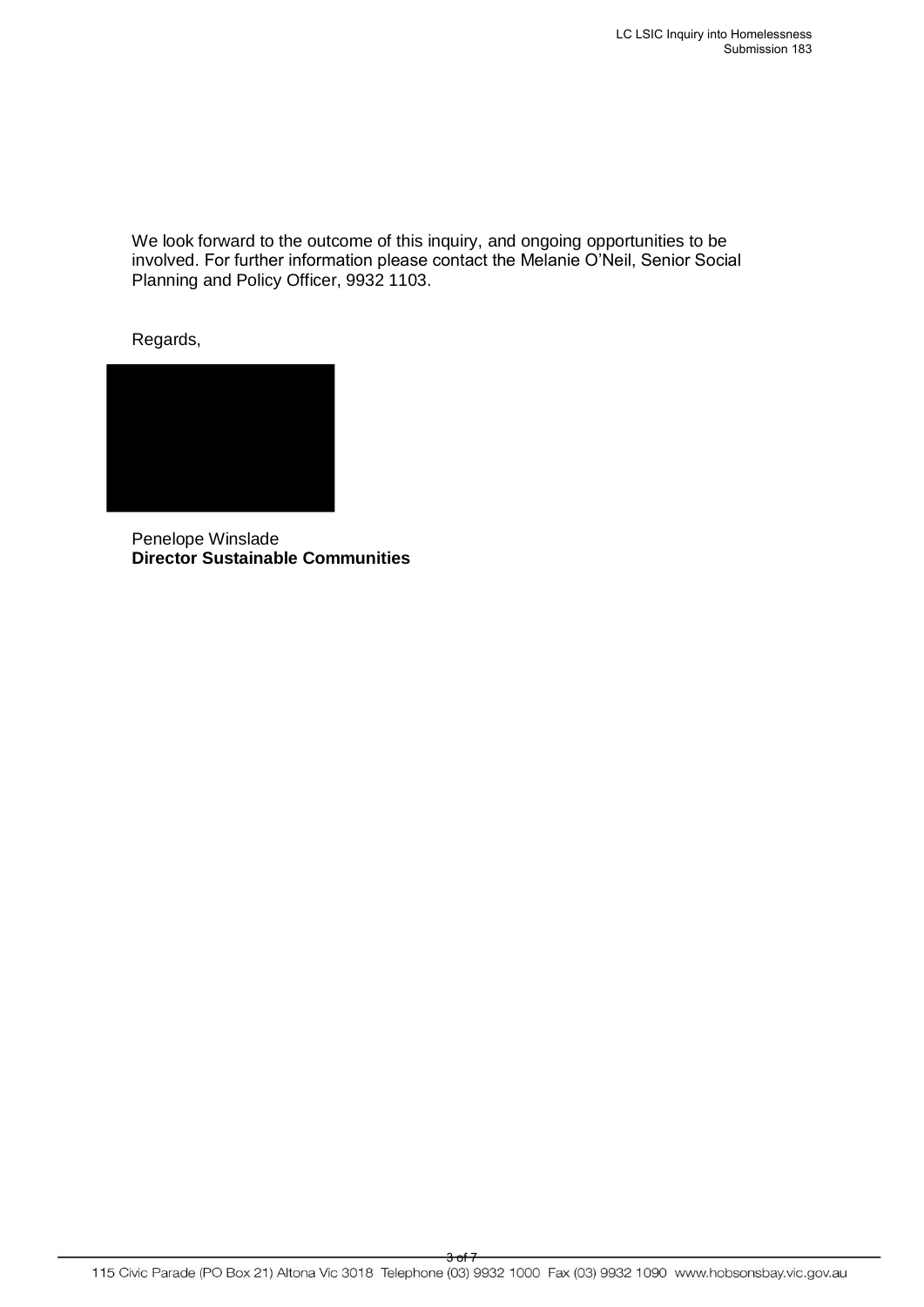# **Hobsons Bay City Council Submission: Inquiry into Homelessness in Victoria**

#### Local context

The City of Hobsons Bay covers an area of 64 square kilometres, extending seven to 20 kilometres south-west of Melbourne's central business district, and is home to approximately 96,470 residents. It is difficult to measure in full the number of people at risk of / or experiencing homelessness in Hobsons Bay. There is no specific data available to Council on how many residents within Hobsons Bay are on the Victorian Housing Register however, there has been an increase in the number of households on the Register across Melbourne's west. As at September 2019, there were 4,251 'priority access' social housing applicants on the Victorian Housing Register in Melbourne's west<sup>1</sup>. This has grown from 3,871 in September 2018. Those on the priority access are likely to be experiencing homelessness or at risk of experiencing homelessness.

It is also difficult to measure the portion of Hobsons Bay's population that is experiencing homelessness due to the difficulties in measuring homelessness through Census data. Census data does not capture hard to reach populations, transit and seasonal fluctuations. Inner-city councils perform street counts annually to measure the number of people sleeping rough. However, homelessness is not only represented by rough sleeping, it is also represented by people living temporarily with family or friends, in severely crowded dwellings, in emergency or supported accommodation for the homeless, or insecure tenancies. Within Hobsons Bay, there is anecdotal evidence from a local homelessness service that there may be a small transient population temporarily living in the municipality not accurately accounted for in the Census. Council is committed to more fully understanding the level of homelessness in Hobsons Bay including the drivers and types of homelessness as outlined in our social policy - A Fair Hobsons Bay for All<sup>2</sup>. To better measure the size of homelessness across the western region and Melbourne as a whole, a unified and meaningful approach is required.

#### **Recommendation:**

 State government take a leadership role to improve data standards and collection to ensure a unified and meaningful approach across local government to understand the level of homelessness and account for transit populations.

 $\overline{a}$ 1 Victorian Government. (2019). Victorian Housing Register. Retrieved from [https://www.housing.vic.gov.au/victorian](https://www.housing.vic.gov.au/victorian-housing-register)[housing-register](https://www.housing.vic.gov.au/victorian-housing-register)

<sup>&</sup>lt;sup>2</sup> Hobsons Bay City Council. (2019a). A Fairer Hobsons Bay for All. Retrieved from

[https://www.hobsonsbay.vic.gov.au/files/assets/public/documents/council/policies/social-policies-amp-plans/a-fairer](https://www.hobsonsbay.vic.gov.au/files/assets/public/documents/council/policies/social-policies-amp-plans/a-fairer-hobsons-bay.pdf)[hobsons-bay.pdf](https://www.hobsonsbay.vic.gov.au/files/assets/public/documents/council/policies/social-policies-amp-plans/a-fairer-hobsons-bay.pdf)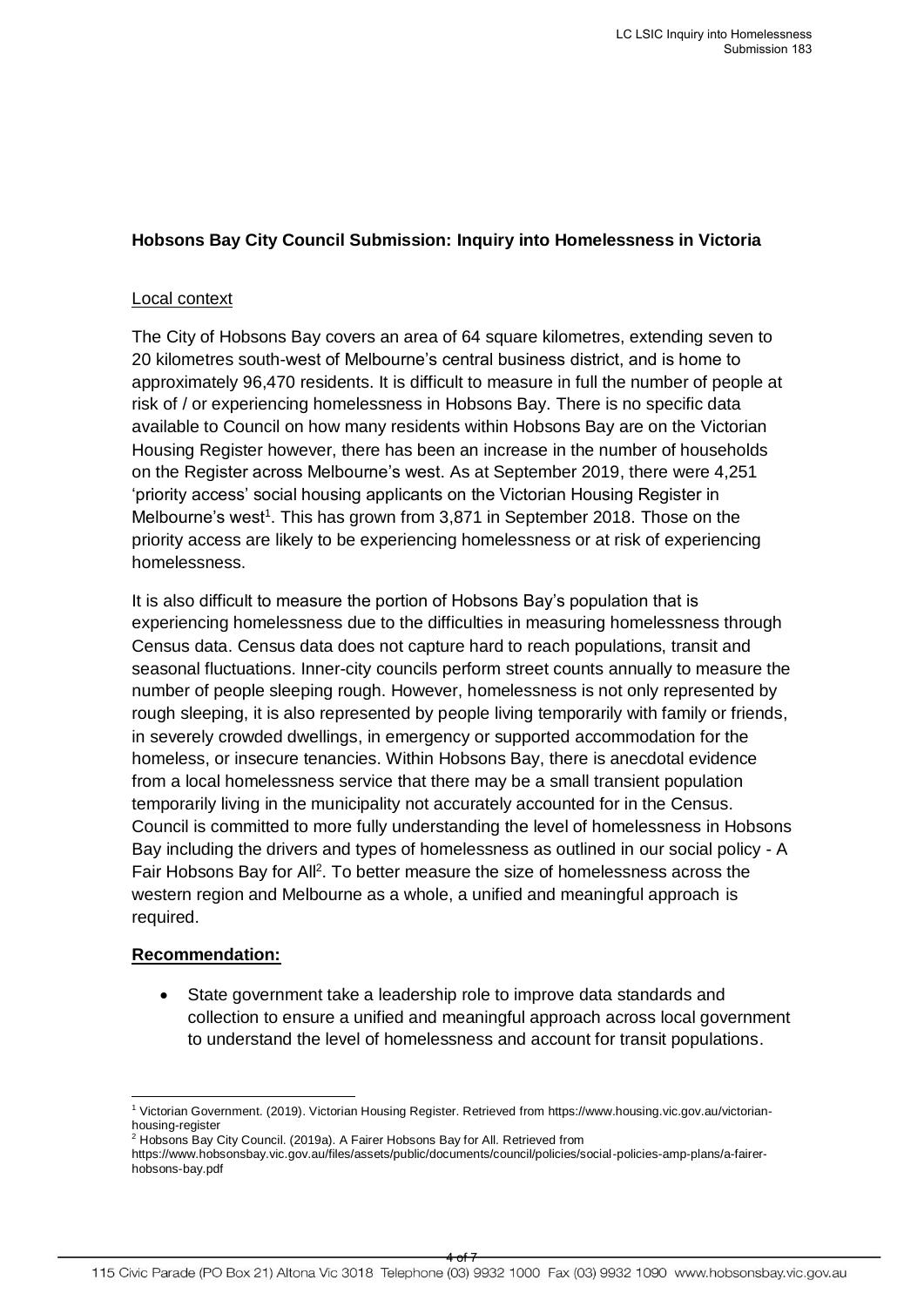#### Factors impacting homelessness

#### *Financial stress and lack of suitable housing*

In 2016, 8.4 per cent of Hobsons Bay households experienced mortgage stress and 23.9 per cent experienced rental stress. 'Housing stress' applies to households with incomes in the bottom 40 per cent, who also spend 30 per cent or more of their income on housing. As a result of financial stresses, many households have a very limited budget to purchase other essential items such as healthy food, access health services, or participate socially.

The cost of housing in Hobsons Bay has increasingly become a barrier for low income households wishing to rent or own a home in the municipality. There is a shortfall of affordable private rental dwellings resulting in many low income households seeking social housing. However, there is also an inadequate supply of social housing due to a lack of new public housing and varying success when negotiating with private developers to include affordable housing within their developments. The provision of more public and social housing will ensure rents are set at affordable rates for very low, low and moderate income households and provide greater certainty of tenure. Public and social housing has the ability to reduce the likelihood of people becoming homeless.

# *Emerging risk groups*

Younger and older Australians have emerged as groups experiencing increasing levels of homelessness in Australia. The North and West Homelessness Networks identifies family violence, poverty and mental health as major contributing factors to homelessness, however they report people remain homeless due to a lack of affordable housing<sup>3</sup>.

Of those experiencing homelessness in Hobsons Bay, 1 in 4 were aged between 12 and 24<sup>4</sup> . There are concerns that this figure may be underreported for young people due to the prevalence of couch surfing and their reluctance to disclose to their friends that they cannot return home<sup>5</sup>. Furthermore, service providers within Hobsons Bay that support young people and women escaping family violence have shared anecdotal evidence of increased demand for their services. Housing must be appropriate and safe for those in emerging risk groups.

 $\overline{a}$ 

<sup>3</sup> NWHN. 2019b. Melbourne's Housing Crisis. Retrieved from [http://www.nwhn.net.au/Homelessness-in-North-and-](http://www.nwhn.net.au/Homelessness-in-North-and-West-Melbourne.aspx)[West-Melbourne.aspx](http://www.nwhn.net.au/Homelessness-in-North-and-West-Melbourne.aspx)

<sup>4</sup> ibid

<sup>5</sup> ABS. (2018). Youth Homelessness. Retrieved from

https://www.abs.gov.au/ausstats/abs@.nsf/Latestproducts/2049.0Main%20Features302016?opendocument&tabname= Summary&prodno=2049.0&issue=2016&num=&view=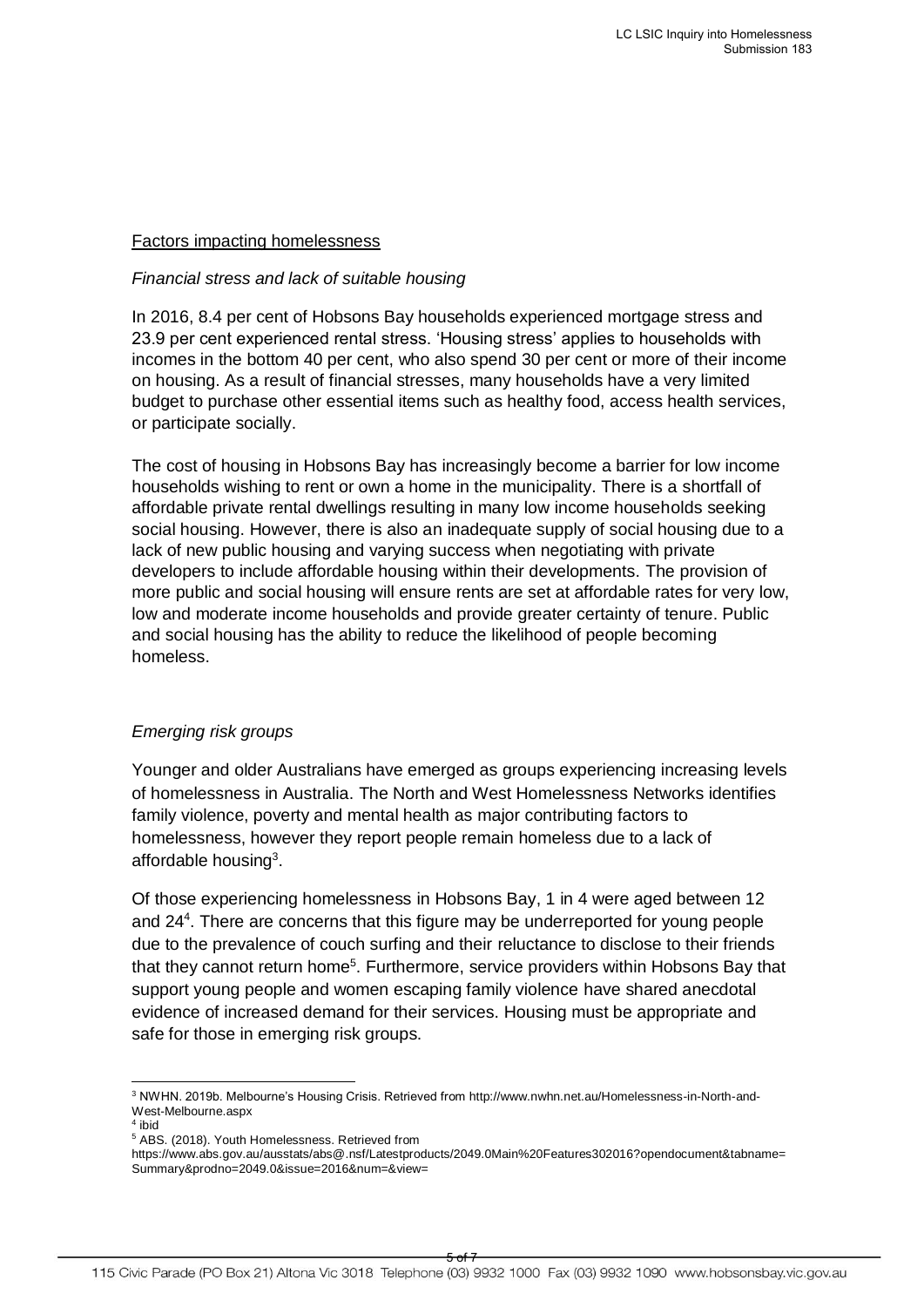#### *Policy factors impacting homelessness*

Policy targeting housing affordability, such as the First Home Loan Deposit Scheme and HomesVic Shared Equity Initiative, are aimed at first home buyers without specifically targeting very low and low income earners. These types of policies often create additional demand for housing without ensuring supply of appropriate housing. These policies do not assist those who are at risk or are already experiencing homelessness.

Homelessness solutions are often reactionary and fund emergency responses including rooming houses and low cost hotels without breaking the cycle of homelessness. In some cases, emergency accommodation can increase mental and physical health risks due to unsanitary conditions and the threat of violence<sup>6</sup>. There are housing models across Europe and Canada that provide long term solutions under a housing first model. This model delivers stable housing on a rights basis rather than on condition of an individual meeting requirements such as discontinuing use of alcohol or other drugs. The basic underlying principle of Housing First is that people are better able to move forward with their lives if they are first housed<sup>7</sup>.

#### **Recommendation:**

- State Government increase the supply of public housing across Victoria to prevent the onset of homelessness and to allow those people experiencing homelessness to exit the cycle.
- State Government ensure new public housing is appropriate for emerging risk groups.

# Local policy addressing affordable housing

Council's Affordable Housing Policy Statement aims to create more affordable housing within the municipality to assist those at risk of homelessness and to provide an option for those experiencing homelessness to exit the cycle of homelessness. Affordable Housing has the ability to prevent the onset of homelessness.

Council aims to create affordable housing through a number of actions:

 advocate for changes to the State Planning Policy Framework to provide explicit support for affordable housing in planning as requested through recent letter from Mayors across Melbourne<sup>8</sup>

 $\overline{a}$  $^6$  NWHN. 2019a. A Crisis in Crisis. Retrieved from<http://www.nwhn.net.au/Crisis-in-Crisis.aspx>

<sup>7</sup> Homeless Hub. 2019. Case studies. Retrieved from https://www.homelesshub.ca/solutions/housing-first/case-studies <sup>8</sup> Hobson Bay City Council. (2019b). Council submissions. Retrieved from

https://www.hobsonsbay.vic.gov.au/files/assets/public/documents/council/advocacy/submissions-2019/joint-mayorletter-to-minister-for-planning-affordable-housing.pdf.pdf